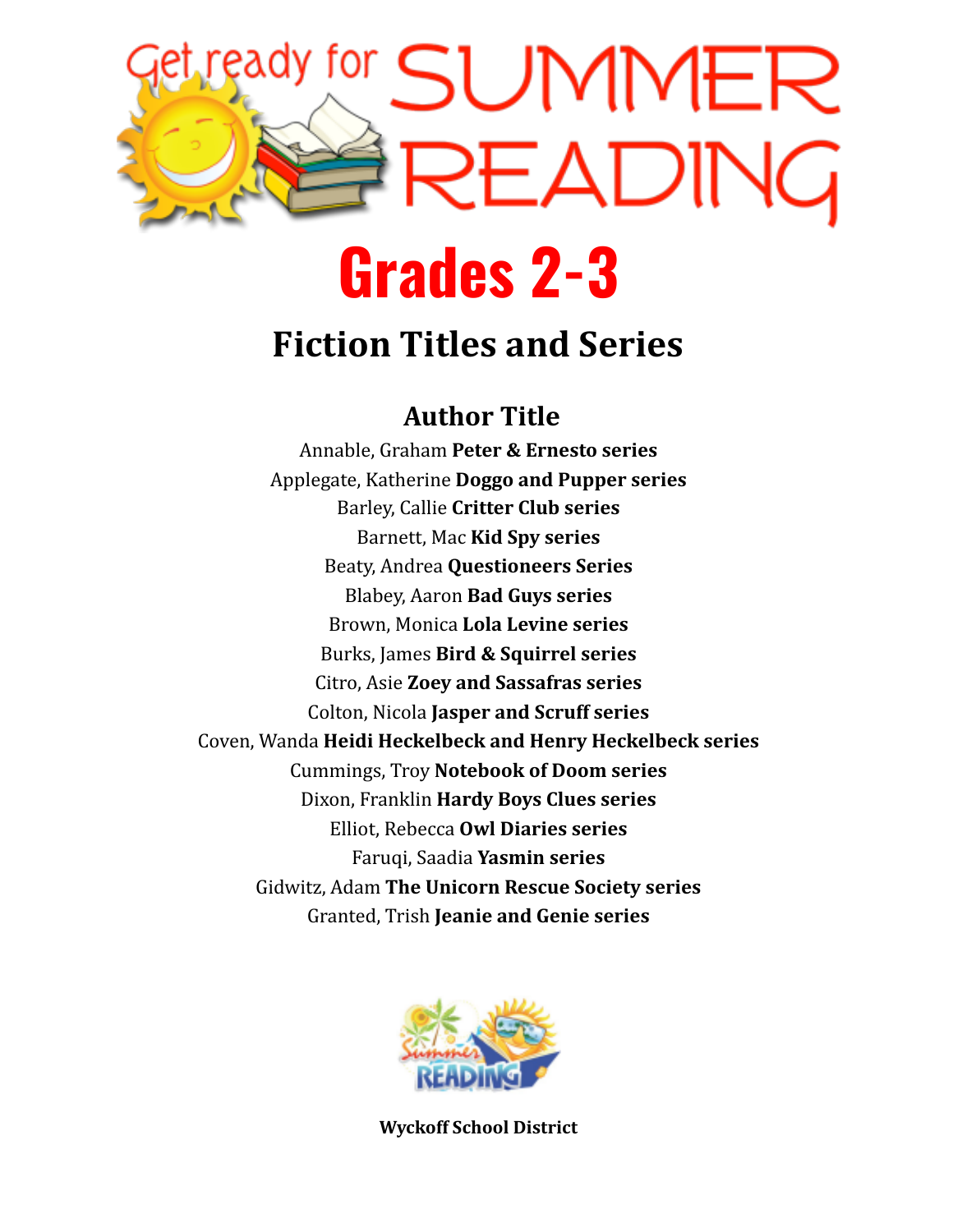# **Grades 2-3**

## **Fiction Titles and Series (continued)**

#### **Author Title**

Griffiths, Andy **The 13-Story Treehouse series** Hale, Shannon & Dean **Princess in Black series** Kelly, David **Ballpark Mysteries series** Kirby, Stan **Captain Awesome series** Klimo, Kate **Dog Diaries series** Lee, Honest **The Classroom 13 series** Lee, Lyla **Mindy Kim series** Lerner, Jarrett **Geeger the Robot series** Maker, Martha **Craftily Ever After** Manushkin, Fran **Katie Woo and Pedro mystery series** May, Kyla **Diary of a Pug series** McDonald, Megan **Judy Moody & Stink series** Montgomery, Lewis B. **Milo and Jazz series** Montijo, Rhode **The Gumazing Gum Girl series** Nuurali, Siman **Sadiq series** Perl, Erica S. **Arnold and Louise series** Romito, Dee **Fort Builders, Inc. series** Watson, Tom **Trouble at Table 5** West, Kara **Mia Mayhem series** West, Tracey **Dragon Masters series**



**Wyckoff School District**